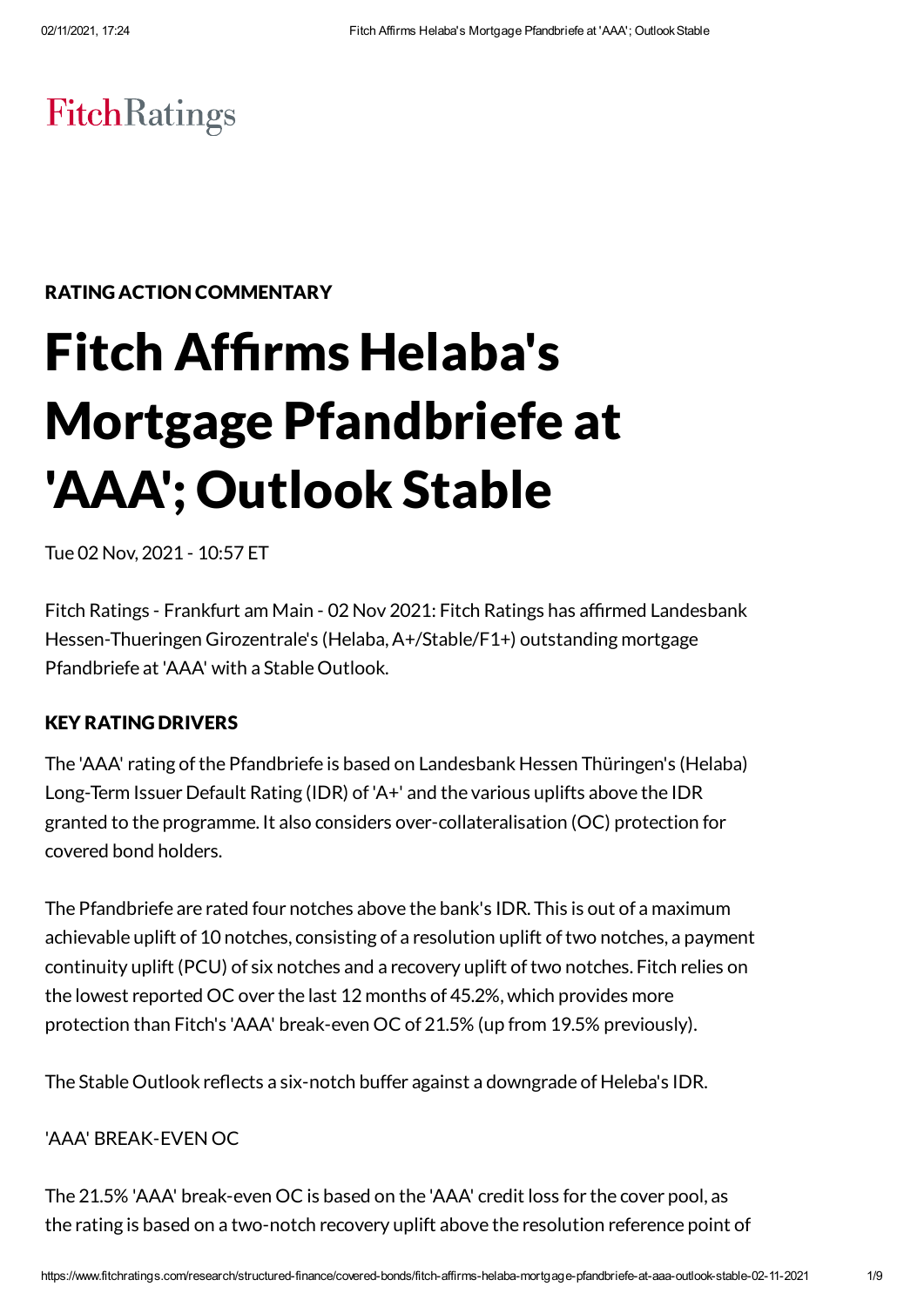'AA', without testing the covered bonds for timely payments.

The increase of Fitch 'AAA' break-even OC mirrors a 1.9pp deterioration in the 'AAA' credit loss component. The share of US assets,for which Fitch applies larger credit loss rates than for the rest of the cover pool, has increased to 20% (as of June 2021) of the cover pool from 17% in June 2020. The credit loss for the US loans has in addition widened, due to lower expected recoveries driven mainly by reduced rental income and higher observed loan-to-value ratios for these assets.

As Helaba's Short-Term IDR is 'F1+', it is deemed a highly rated issuer and therefore no foreign-exchange (FX) stresses are applied for the analysis of its Pfandbrief programme.

Currently the difference between the sum of FX cover assets and the sum of FX covered bonds is greater than Fitch's limit of 10% oftotal assets (at 26.7% as of end-June 2021) as per its Covered Bonds Rating Criteria. Given the high OC buffer of 23.7% (between the OC relied upon and the 'AAA' break-even OC) and Helaba being a highly rated issuer the open FX position had no impact on the current analysis.

# UPLIFTS

The two-notch resolution uplift reflects that collateralised Pfandbriefe in Germany are exempt from bail-in, that Fitch deems the risk of under-collateralisation at the point of resolution as sufficiently low, and that a resolution of Helaba, should it happen, is not likely to result in the direct enforcement of the recourse against the cover pool. The twonotch resolution uplift also takes into account that Helaba's Long Term IDR is based on the bank's participation in a mutual support scheme and equalised with the IDR of Sparkassen Finanzgruppe Hessen-Thueringen, of which Helaba is part.

The six-notch PCU reflects the principal liquidity protection provided by a 12-month maturity extension feature. The mandatory inclusion of liquid assets in the cover pool matching the maximum negative accumulated balance of cash flows for the next 180 days also effectively covers interest payments and senior expenses.

The recovery uplift for the programme is two notches, as the programme's 'AA' resolution reference point is in the investment-grade category and no material downside risk to recoveries have been identified.

# RATING SENSITIVITIES

Factors that could, individually or collectively, lead to positive rating action/upgrade: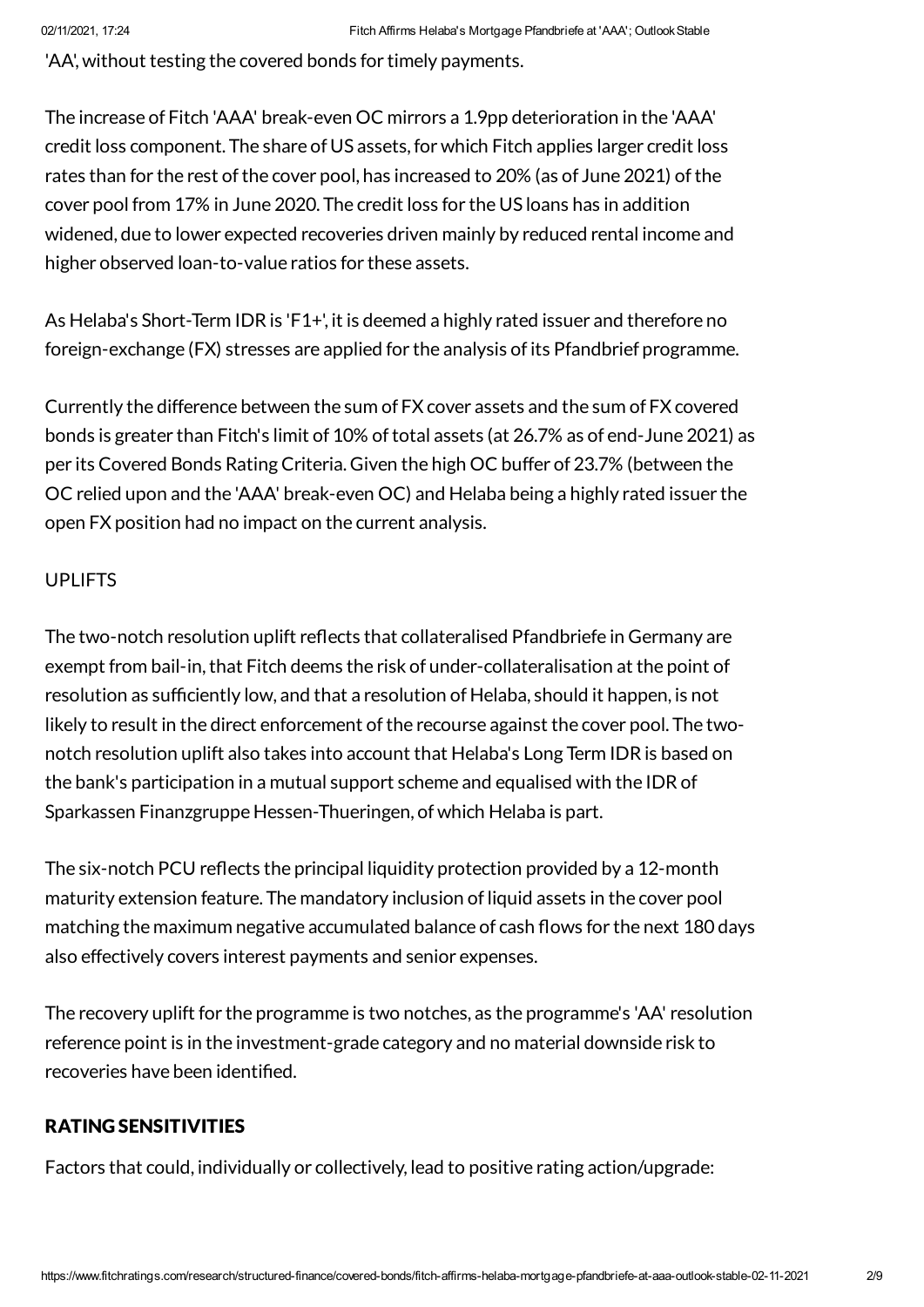The covered bonds are rated 'AAA', which is the highest level on Fitch's scale, and therefore cannot be upgraded.

Factors that could, individually or collectively, lead to negative rating action/downgrade:

Helaba's mortgage Pfandbriefe rating would be vulnerable to a downgrade if the bank's IDR is downgraded by seven notches to 'BB' or below; or if the OC considered by Fitch in its analysis provides less protection than Fitch's 'AAA' break-even OC. Fitch's 'AAA' break-even OC is likely to increase in the event of an IDR downgrade as we would test for timely payments in our cash-flows model.

Ifthe OC that Fitch considers in its analysis drops to the legal minimum requirement of 2% on a net present value basis, the programme could only achieve a one-notch recovery uplift. As a result, the rating would likely be downgraded to 'AA+', one notch above Helaba's Long-Term IDR as adjusted by the resolution uplift.

Fitch's break-even OC for the covered bond rating will be affected, among other factors, by the profile of the cover assets relative to outstanding covered bonds, which can change over time, even in the absence of new issuance. Therefore, the break-even OC to maintain the covered bond rating cannot be assumed to remain stable over time.

# BEST/WORST CASE RATING SCENARIO

International scale credit ratings of Financial Institutions and Covered Bond issuers have a best-case rating upgrade scenario (defined as the 99th percentile of rating transitions, measured in a positive direction) of three notches over a three-year rating horizon; and a worst-case rating downgrade scenario (defined as the 99th percentile of rating transitions, measured in a negative direction) offour notches over three years. The complete span of best- and worst-case scenario credit ratings for all rating categories ranges from 'AAA' to 'D'. Best- and worst-case scenario credit ratings are based on historical performance. For more information about the methodology used to determine sector-specific best- and worst-case scenario credit ratings, visit <https://www.fitchratings.com/site/re/10111579>

# REFERENCES FOR SUBSTANTIALLY MATERIAL SOURCE CITED AS KEY DRIVER OF RATING

The principal sources of information used in the analysis are described in the Applicable Criteria.

# PUBLIC RATINGS WITH CREDIT LINKAGE TO OTHER RATINGS

The covered bond rating is driven by Heleba's Long-Term IDR.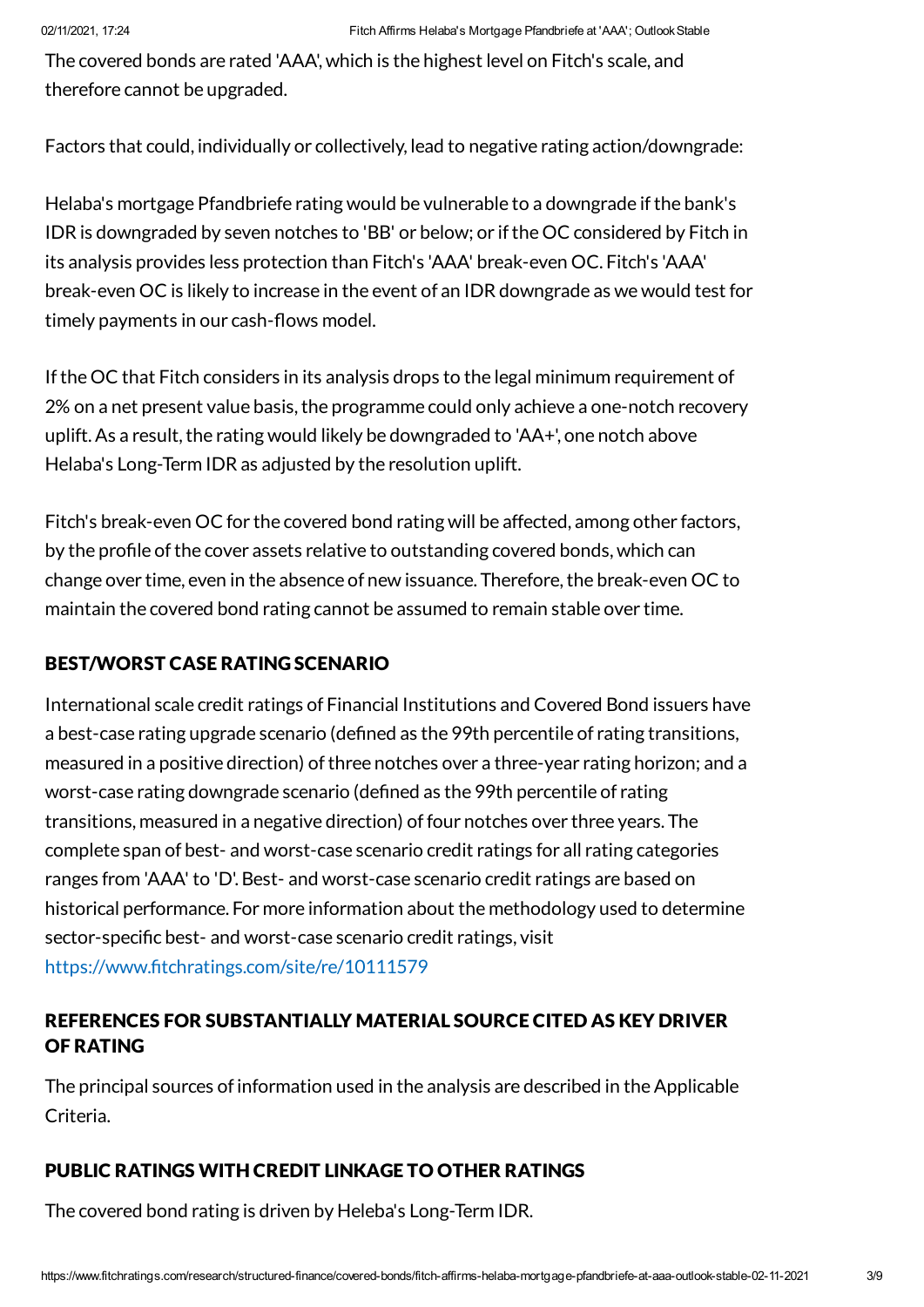#### ESG CONSIDERATIONS

Unless otherwise disclosed in this section, the highest level of ESG credit relevance is a score of'3'. This means ESG issues are credit-neutral or have only a minimal credit impact on the entity, either due to their nature or the way in which they are being managed by the entity. For more information on Fitch's ESG Relevance Scores, visit [www.fitchratings.com/esg](http://www.fitchratings.com/esg)

# RATING ACTIONS

| <b>ENTITY/DEBT</b>                                                             | <b>RATING</b> |                                  |          | <b>PRIOR</b>                           |
|--------------------------------------------------------------------------------|---------------|----------------------------------|----------|----------------------------------------|
| Landesbank<br>Hessen-<br>Thueringen<br>Girozentrale                            |               |                                  |          |                                        |
| senior<br>secured,<br>Mortgage<br>Covered<br>Bonds,<br>Mortgage<br>Pfandbriefe | LT.           | <b>AAA Rating Outlook Stable</b> | Affirmed | <b>AAA Rating</b><br>Outlook<br>Stable |

#### VIEW ADDITIONALRATING DETAILS

#### FITCH RATINGS ANALYSTS

#### **Thomas Kaber**

Associate Director Primary Rating Analyst +49 69 768076 172 thomas.kaber@fitchratings.com Fitch Ratings – a branch of Fitch Ratings Ireland Limited Neue Mainzer Strasse 46 - 50 Frankfurt am Main D-60311

#### **Sebastian Seitz, CFA, CAIA**

Director Secondary Rating Analyst +49 69 768076 267 sebastian.seitz@fitchratings.com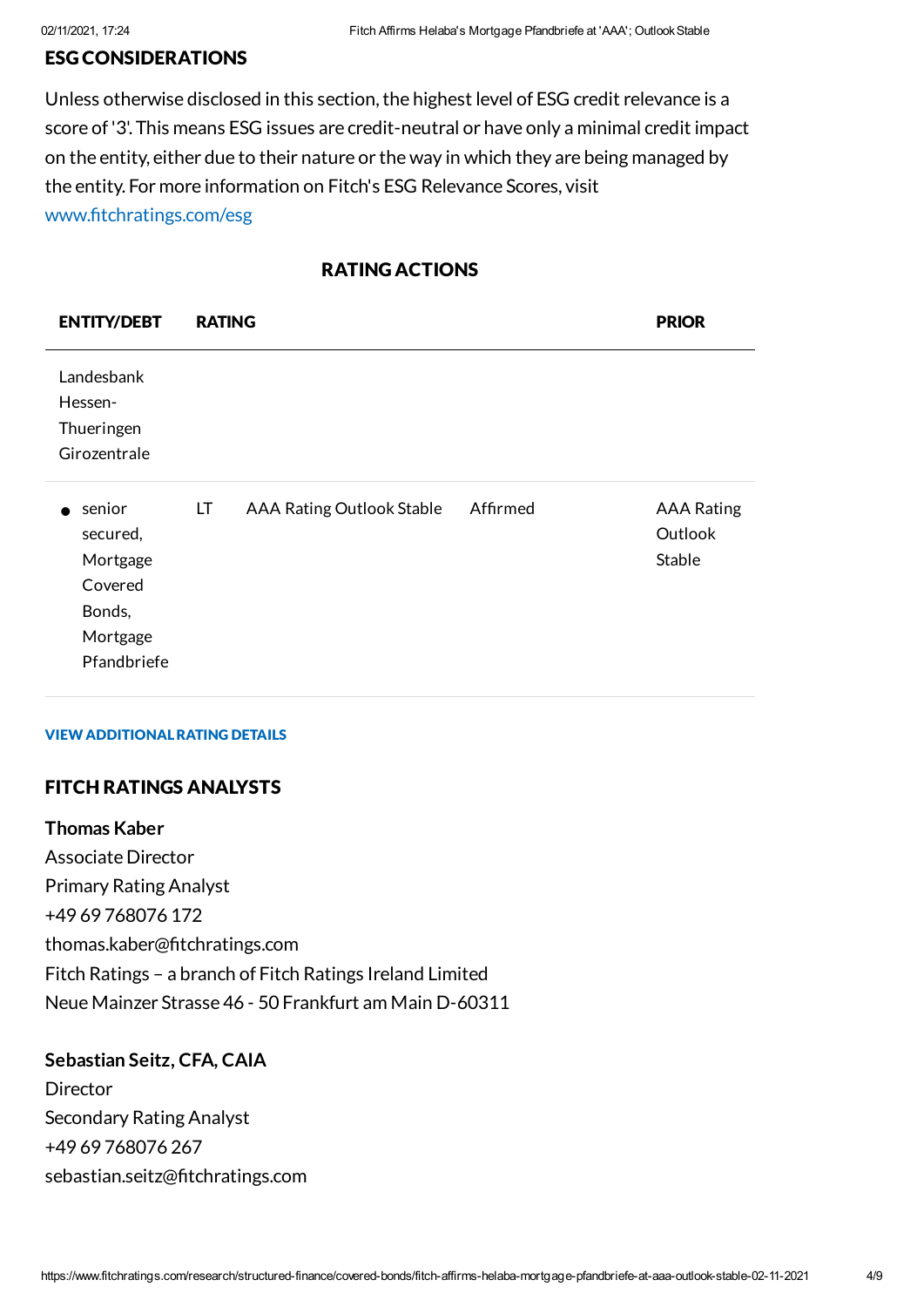# **Cosme de Montpellier** Senior Director CommitteeChairperson +44 20 3530 1407 cosme.demontpellier@fitchratings.com

# MEDIA CONTACTS

**Athos Larkou** London +44 20 3530 1549 athos.larkou@thefitchgroup.com

Additional information is available on [www.fitchratings.com](http://www.fitchratings.com/)

# PARTICIPATION STATUS

The rated entity (and/or its agents) or, in the case of structured finance, one or more of the transaction parties participated in the rating process except that the following issuer(s), if any, did not participate in the rating process, or provide additional information, beyond the issuer's available public disclosure.

# APPLICABLE CRITERIA

APPLICABLE MODELS Structured Finance and Covered Bonds [Counterparty](https://www.fitchratings.com/research/structured-finance/structured-finance-covered-bonds-counterparty-rating-criteria-29-01-2020) Rating Criteria (pub. 29 Jan 2020) Structured Finance and Covered Bonds [Counterparty](https://www.fitchratings.com/research/structured-finance/structured-finance-covered-bonds-counterparty-rating-criteria-derivative-addendum-29-01-2020) Rating Criteria: Derivative Addendum (pub. 29 Jan 2020) Bank Rating Criteria (pub. 28 Feb 2020) (including rating [assumption](https://www.fitchratings.com/research/banks/bank-rating-criteria-28-02-2020) sensitivity) U.S. and Canadian Multiborrower CMBS Rating Criteria (pub. 07 Apr 2021) (including rating assumption sensitivity) Covered Bonds Rating Criteria (pub. 02 Jun 2021) (including rating [assumption](https://www.fitchratings.com/research/structured-finance/covered-bonds/covered-bonds-rating-criteria-02-06-2021) sensitivity) Fitch's Foreign-Currency Stress Assumptions for Residual [Foreign-Exchange](https://www.fitchratings.com/research/structured-finance/covered-bonds/fitch-foreign-currency-stress-assumptions-for-residual-foreign-exchange-exposures-in-covered-bonds-structured-finance-supplementary-data-file-02-06-2021) Exposures in Covered Bonds and Structured Finance - Supplementary Data File (pub. 02 Jun 2021) [Structured](https://www.fitchratings.com/research/structured-finance/structured-finance-covered-bonds-interest-rate-stresses-rating-criteria-20-09-2021) Finance and Covered Bonds Interest Rate Stresses Rating Criteria (pub. 20  $ConOM$ 

Numbers in parentheses accompanying applicable model(s) contain hyperlinks to criteria providing description of model(s).

Covered Bonds Commercial Real Estate Model, v1.0.1 [\(1](https://www.fitchratings.com/research/structured-finance/covered-bonds/covered-bonds-rating-criteria-02-06-2021))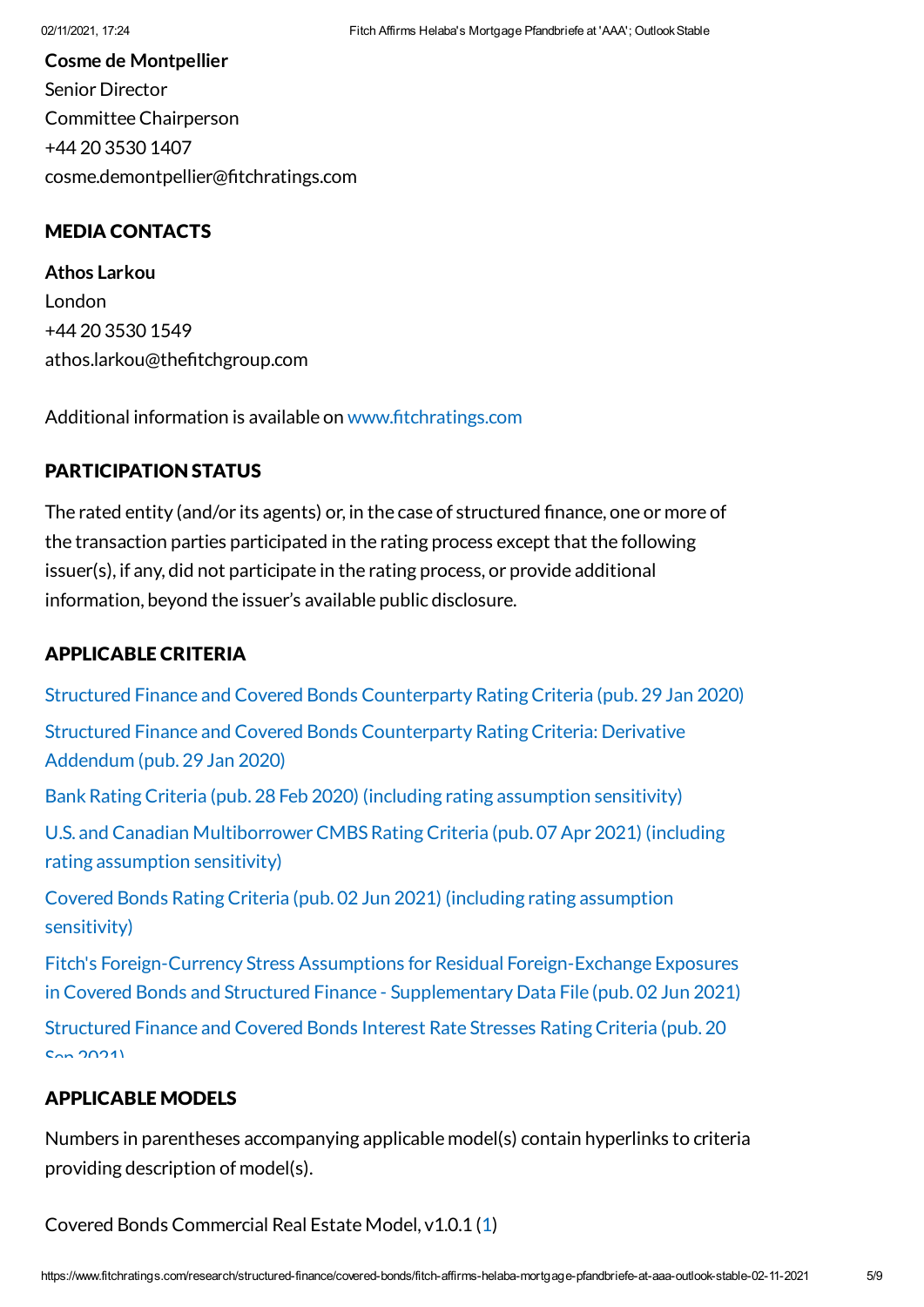# ADDITIONAL DISCLOSURES

[Dodd-Frank](https://www.fitchratings.com/research/structured-finance/covered-bonds/fitch-affirms-helaba-mortgage-pfandbriefe-at-aaa-outlook-stable-02-11-2021/dodd-frank-disclosure) Rating Information Disclosure Form

Solicitation Status

[Endorsement](#page-7-0) Policy

# ENDORSEMENT STATUS

Landesbank Hessen-Thueringen Girozentrale EU,UK Endorsed

# DISCLAIMER

ALL FITCH CREDITRATINGSARE SUBJECT TO CERTAIN LIMITATIONSAND DISCLAIMERS. PLEASE READ THESE LIMITATIONSAND DISCLAIMERSBY FOLLOWING THIS LINK:

[HTTPS://WWW.FITCHRATINGS.COM/UNDERSTANDINGCREDITRATINGS.](https://www.fitchratings.com/UNDERSTANDINGCREDITRATINGS) IN ADDITION, THE FOLLOWING [HTTPS://WWW.FITCHRATINGS.COM/RATING-](https://www.fitchratings.com/rating-definitions-document)DEFINITIONS-DOCUMENT DETAILS FITCH'SRATING DEFINITIONS FOR EACH RATING SCALEAND RATING CATEGORIES, INCLUDING DEFINITIONSRELATING TO DEFAULT. PUBLISHED RATINGS,CRITERIA,AND METHODOLOGIESAREAVAILABLE FROM THIS SITE AT ALL TIMES. FITCH'S CODE OF CONDUCT, CONFIDENTIALITY, CONFLICTSOF INTEREST,AFFILIATE FIREWALL,COMPLIANCE,AND OTHER RELEVANT POLICIESAND PROCEDURESAREALSO AVAILABLE FROM THECODE OF CONDUCT SECTION OF THIS SITE. DIRECTORS AND SHAREHOLDERS RELEVANT INTERESTSAREAVAILABLEAT

[HTTPS://WWW.FITCHRATINGS.COM/SITE/REGULATORY](https://www.fitchratings.com/site/regulatory). FITCH MAY HAVE PROVIDED ANOTHER PERMISSIBLE SERVICE ORANCILLARY SERVICE TO THE RATED ENTITY OR ITSRELATED THIRD PARTIES. DETAILSOF PERMISSIBLE SERVICE(S) FOR WHICH THE LEAD ANALYST IS BASED IN AN ESMA- OR FCA-REGISTERED FITCH RATINGSCOMPANY (OR BRANCH OF SUCH A COMPANY) OR ANCILLARY SERVICE(S) CAN BE FOUND ON THE ENTITY SUMMARY PAGE FOR THIS ISSUER ON THE FITCH RATINGSWEBSITE.

#### READ LESS

# COPYRIGHT

https://www.fitchratings.com/research/structured-finance/covered-bonds/fitch-affirms-helaba-mortgage-pfandbriefe-at-aaa-outlook-stable-02-11-2021 6/9 Copyright © 2021 by Fitch Ratings, Inc., Fitch Ratings Ltd. and its subsidiaries. 33 Whitehall Street, NY, NY 10004. Telephone: 1-800-753-4824, (212) 908-0500. Fax: (212) 480-4435. Reproduction or retransmission in whole or in part is prohibited except by permission.All rights reserved. In issuing and maintaining its ratings and in making other reports (including forecast information), Fitch relies on factual information it receives from issuers and underwriters and from other sources Fitch believes to be credible. Fitch conducts a reasonable investigation ofthe factual information relied upon by it in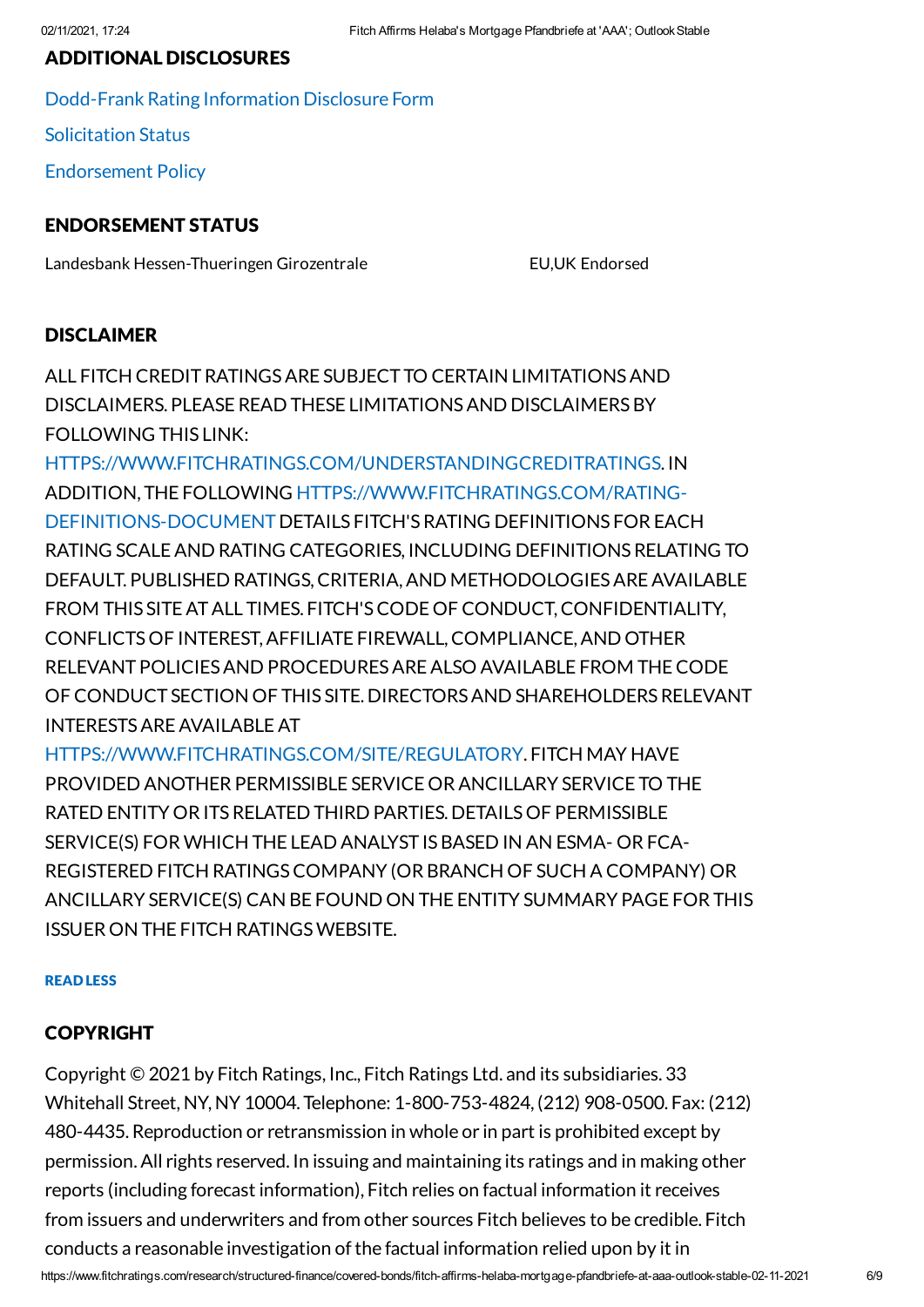accordance with its ratings methodology, and obtains reasonable verification of that information from independent sources, to the extent such sources are available for a given security or in a given jurisdiction. The manner of Fitch's factual investigation and the scope of the third-party verification it obtains will vary depending on the nature of the rated security and its issuer, the requirements and practices in the jurisdiction in which the rated security is offered and sold and/or the issuer is located, the availability and nature of relevant public information, access to the management of the issuer and its advisers, the availability of pre-existing third-party verifications such as audit reports, agreed-upon procedures letters, appraisals, actuarial reports, engineering reports, legal opinions and other reports provided by third parties, the availability of independent and competent third- party verification sources with respect to the particular security or in the particular jurisdiction of the issuer, and a variety of other factors. Users of Fitch's ratings and reports should understand that neither an enhanced factual investigation nor any third-party verification can ensure that all of the information Fitch relies on in connection with a rating or a report will be accurate and complete. Ultimately, the issuer and its advisers are responsible for the accuracy of the information they provide to Fitch and to the market in offering documents and other reports. In issuing its ratings and its reports, Fitch must rely on the work of experts, including independent auditors with respect to financial statements and attorneys with respect to legal and tax matters. Further, ratings and forecasts of financial and other information are inherently forwardlooking and embody assumptions and predictions about future events that by their nature cannot be verified as facts. As a result, despite any verification of current facts, ratings and forecasts can be affected by future events or conditions that were not anticipated at the time a rating or forecast was issued or affirmed.

The information in this report is provided "as is" without any representation or warranty of any kind, and Fitch does not represent or warrant that the report or any of its contents will meet any of the requirements of a recipient of the report. A Fitch rating is an opinion as to the creditworthiness of a security. This opinion and reports made by Fitch are based on established criteria and methodologies that Fitch is continuously evaluating and updating. Therefore, ratings and reports are the collective work product of Fitch and no individual, or group of individuals, is solely responsible for a rating or a report. The rating does not address the risk of loss due to risks other than credit risk, unless such risk is specifically mentioned. Fitch is not engaged in the offer or sale of any security.All Fitch reports have shared authorship. Individuals identified in a Fitch report were involved in, but are not solely responsible for, the opinions stated therein. The individuals are named for contact purposes only. A report providing a Fitch rating is neither a prospectus nor a substitute for the information assembled, verified and presented to investors by the issuer and its agents in connection with the sale of the securities. Ratings may be changed or withdrawn at any time for any reason in the sole discretion of Fitch. Fitch does not provide investment advice of any sort. Ratings are not a recommendation to buy, sell, or hold any security. Ratings do not comment on the adequacy of market price, the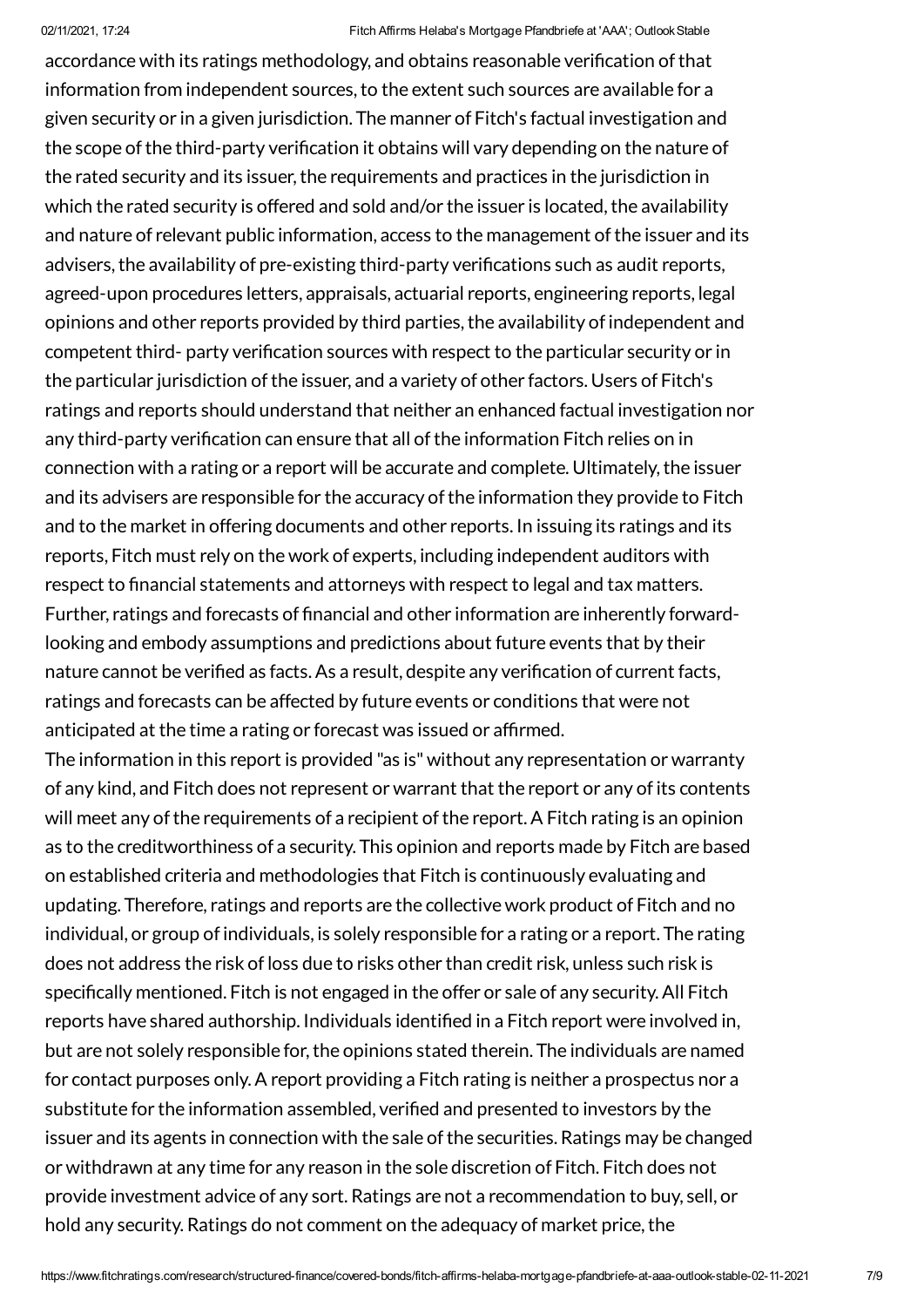suitability of any security for a particular investor, or the tax-exempt nature or taxability of payments made in respect to any security. Fitch receives fees from issuers, insurers, guarantors, other obligors, and underwriters for rating securities. Such fees generally vary from US\$1,000 to US\$750,000 (or the applicable currency equivalent) per issue. In certain cases, Fitch will rate all or a number ofissues issued by a particular issuer, or insured or guaranteed by a particular insurer or guarantor, for a single annual fee. Such fees are expected to vary from US\$10,000 to US\$1,500,000 (or the applicable currency equivalent). The assignment, publication, or dissemination of a rating by Fitch shall not constitute a consent by Fitch to use its name as an expert in connection with any registration statement filed under the United States securities laws, the Financial Services and Markets Act of 2000 of the United Kingdom, or the securities laws of any particular jurisdiction. Due to the relative efficiency of electronic publishing and distribution, Fitch research may be available to electronic subscribers up to three days earlier than to print subscribers.

ForAustralia, New Zealand, Taiwan and South Korea only: Fitch Australia Pty Ltd holds an Australian financial services license (AFS license no. 337123) which authorizes it to provide credit ratings to wholesale clients only.Credit ratings information published by Fitch is not intended to be used by persons who are retail clients within the meaning of theCorporations Act 2001

Fitch Ratings, Inc. is registered with the U.S. Securities and Exchange Commission as a Nationally Recognized Statistical Rating Organization (the "NRSRO").While certain of the NRSRO's credit rating subsidiaries are listed on Item 3 of Form NRSRO and as such are authorized to issue credit ratings on behalf of the NRSRO (see

[https://www.fitchratings.com/site/regulatory\)](https://www.fitchratings.com/site/regulatory), other credit rating subsidiaries are not listed on Form NRSRO (the "non-NRSROs") and therefore credit ratings issued by those subsidiaries are not issued on behalf of the NRSRO. However, non-NRSRO personnel may participate in determining credit ratings issued by or on behalf ofthe NRSRO.

#### READ LESS

# SOLICITATION STATUS

The ratings above were solicited and assigned or maintained by Fitch at the request of the rated entity/issuer or a related third party.Any exceptions follow below.

# <span id="page-7-0"></span>ENDORSEMENT POLICY

Fitch's international credit ratings produced outside the EU or the UK, as the case may be, are endorsed for use by regulated entities within the EU or the UK, respectively,for regulatory purposes, pursuant to the terms of the EU CRA Regulation or the UK Credit Rating Agencies (Amendment etc.) (EU Exit) Regulations 2019, as the case may be. Fitch's approach to endorsement in the EU and the UK can be found on Fitch's Regulatory Affairs page on Fitch's website. The endorsement status of international credit ratings is